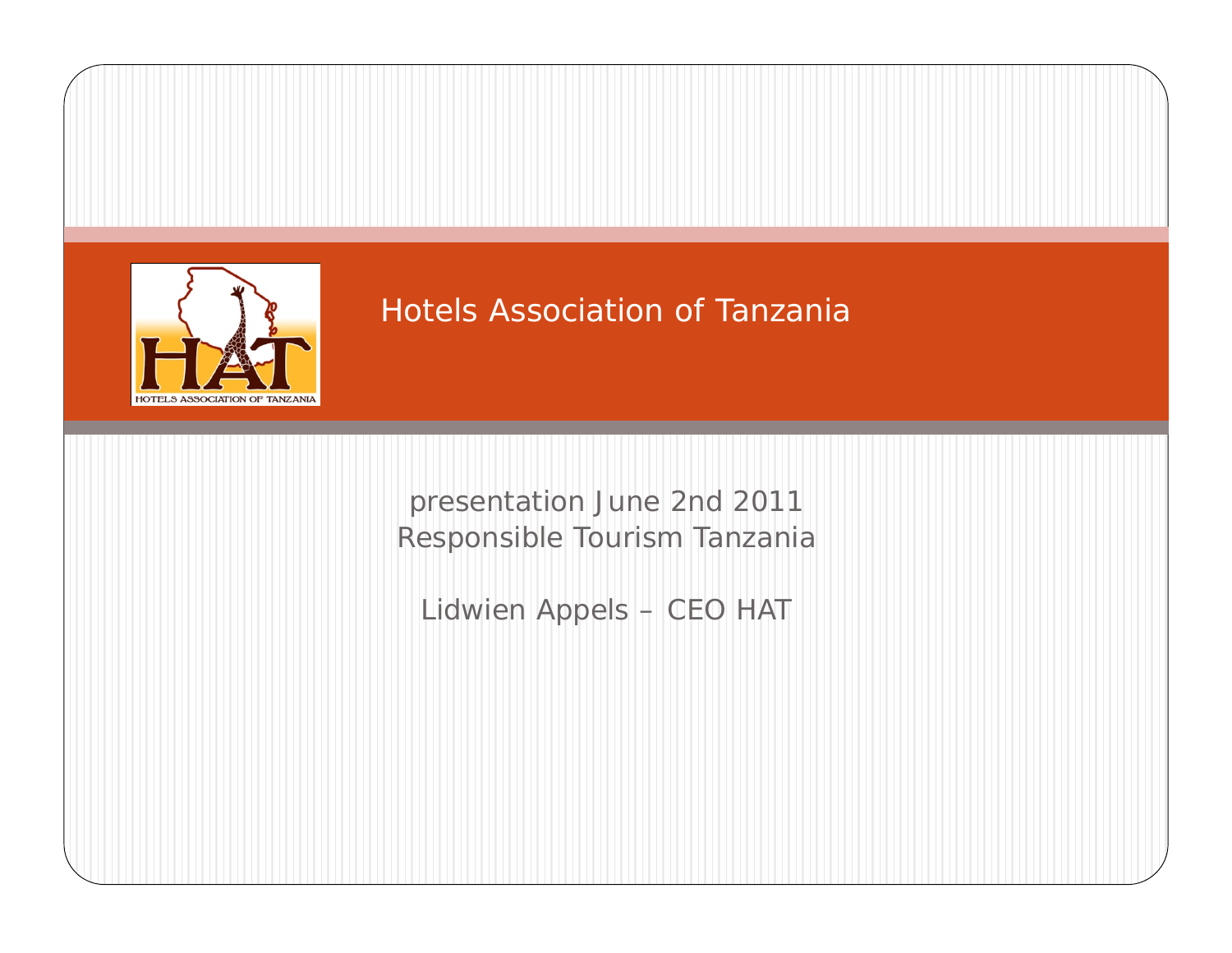

Who are we?

# What do we do?

# How will RTTZ influence the industry?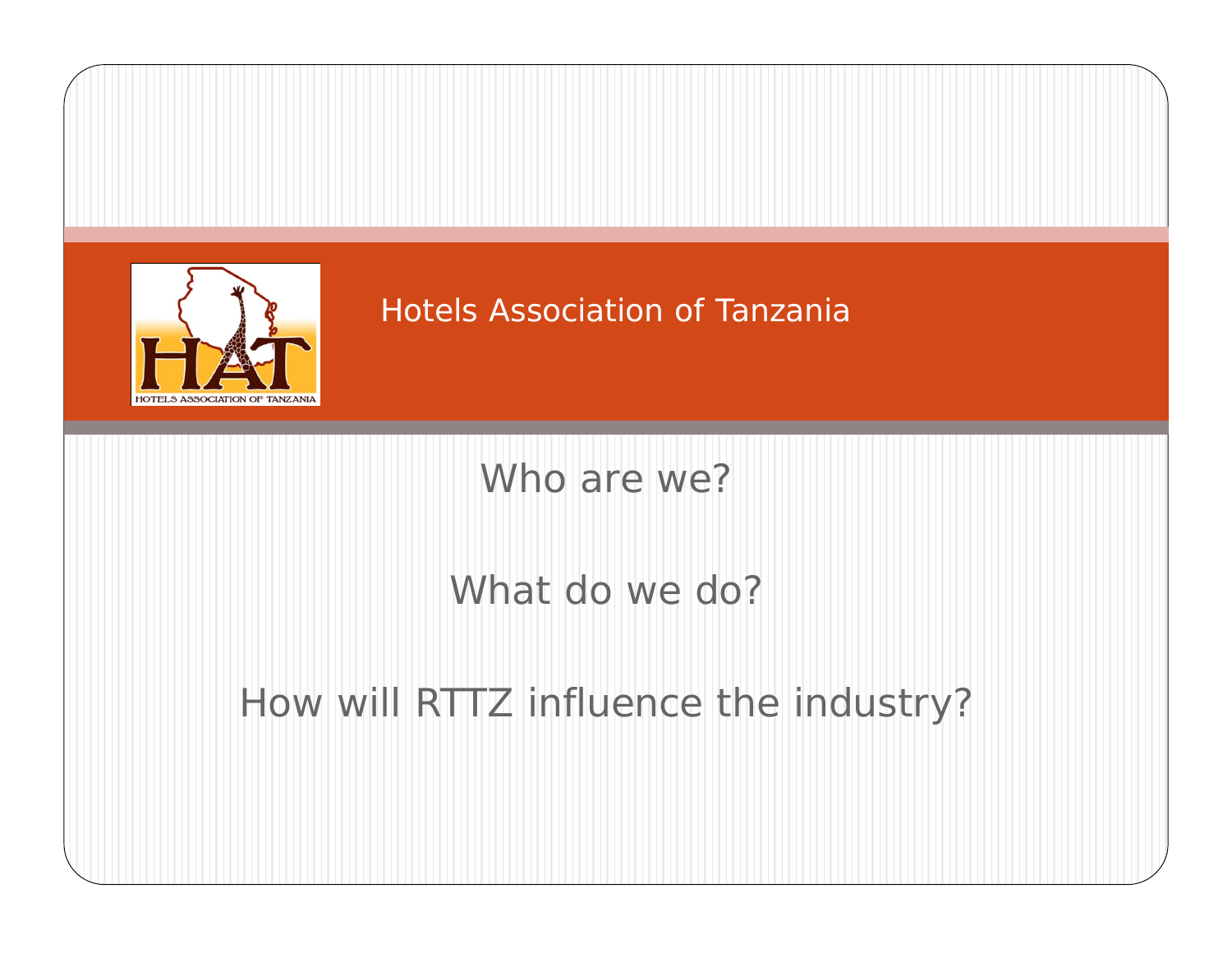The image cannot be displayed. Your computer may not have enough memory to open the image, or the image may have been corrupted. Restart your computer, and then open the file again. If the red x still appears, you may have to delete the image and then insert it again.

- Tourism Confederation Tanzania (TCT)
- Apex body for:
- $\bullet$ TATO: Tanzanian Association of Tour Operators
- $\bullet$ TASOTA: Tanzania Society of Travel Agents
- $\bullet$ TAOA: Tanzania Air Operators Association
- $\bullet$ ITTA: Intra-African Travel and Tourism Association
- $\bullet$ THAO: Tanzania Hunting Operators Association
- $\bullet$ TPHA: Tanzania Professional Hunters Association
- $\bullet$ TTGA: Tanzania Tour Guides Association
- $\bullet$ ZATI: Zanzibar Association of Tourism Investors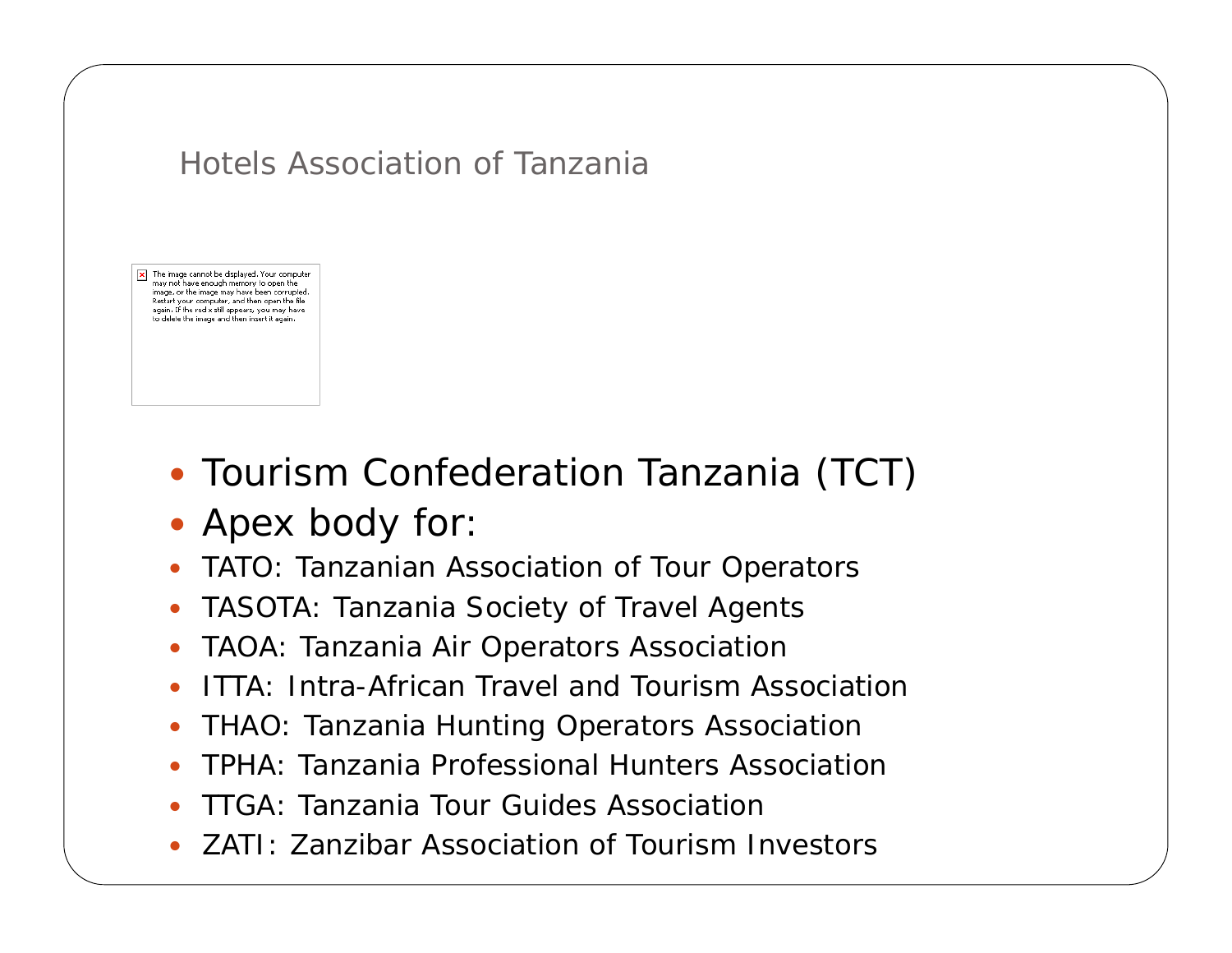

# Current members HAT: 64 facilities

AfrikaAfrika, Andbeyond, Asilia Tanzania, Butiama Beach Lodge, Cordura Ltd, Foxes African Safaris, Golden Tulip Hotel, Hatari Lodge, Heritage Motel, Hotel Seacliff, Hotel Slipway, Kigoma Hilltop Hotel Group, Kilimanjaro Hotel Kempinski, Kipepeo Beach Village, Lake Manze, Mafia Island Lodge, Mdonya River Camp, Moevenpick Royal Palm Hotel, Moivaro Lodges & Tented Camps, New Africa Hotel, Nomad Tanzania, Pole Pole Resort, Protea Hotels, Rhino Lodge, Sanctuary Retreats, Selous Safari Company, Southern Sun Hotel, The Arusha Hotel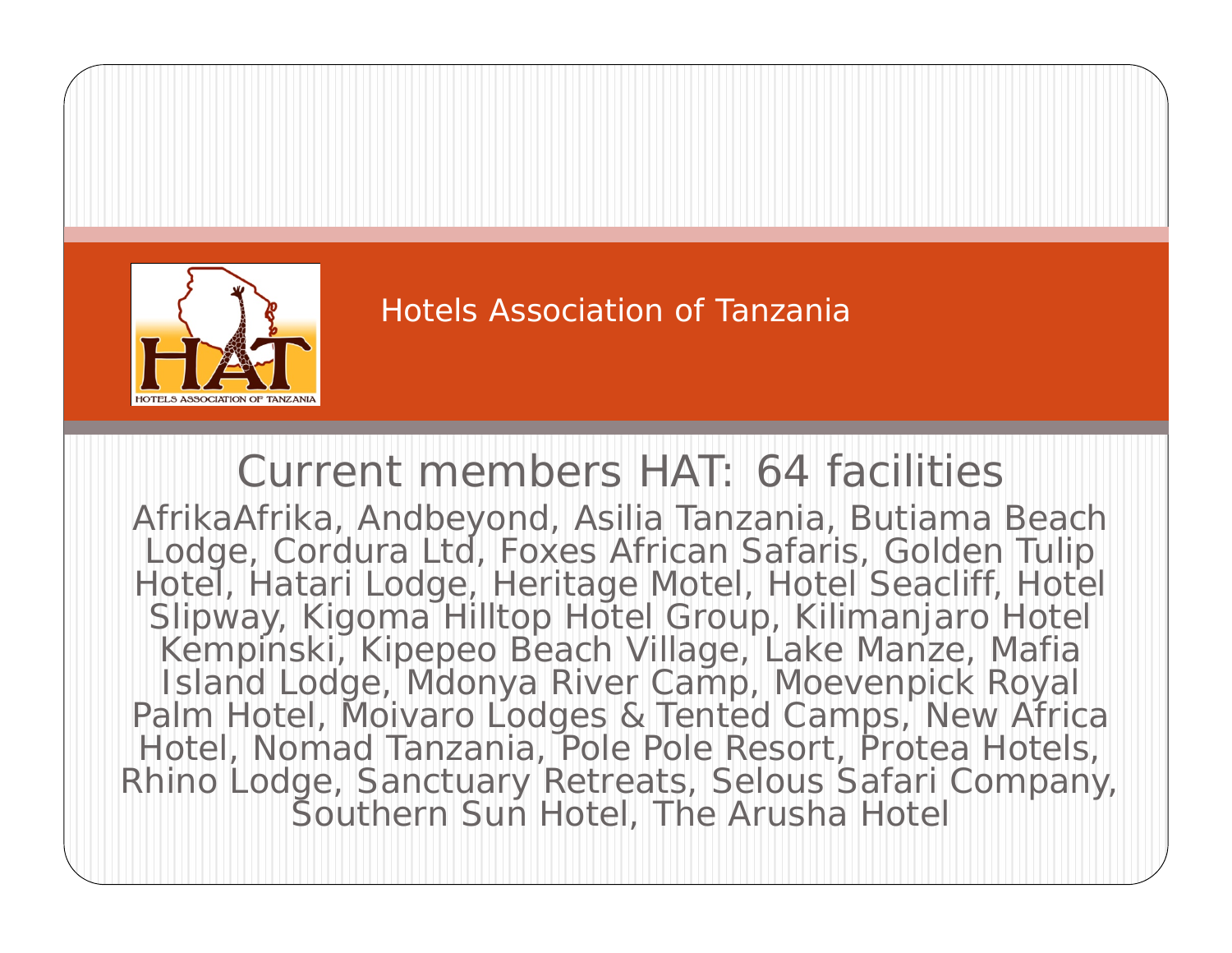

# 1. Advocacy – voice for the hotels 2. Networking 3. Education4. Information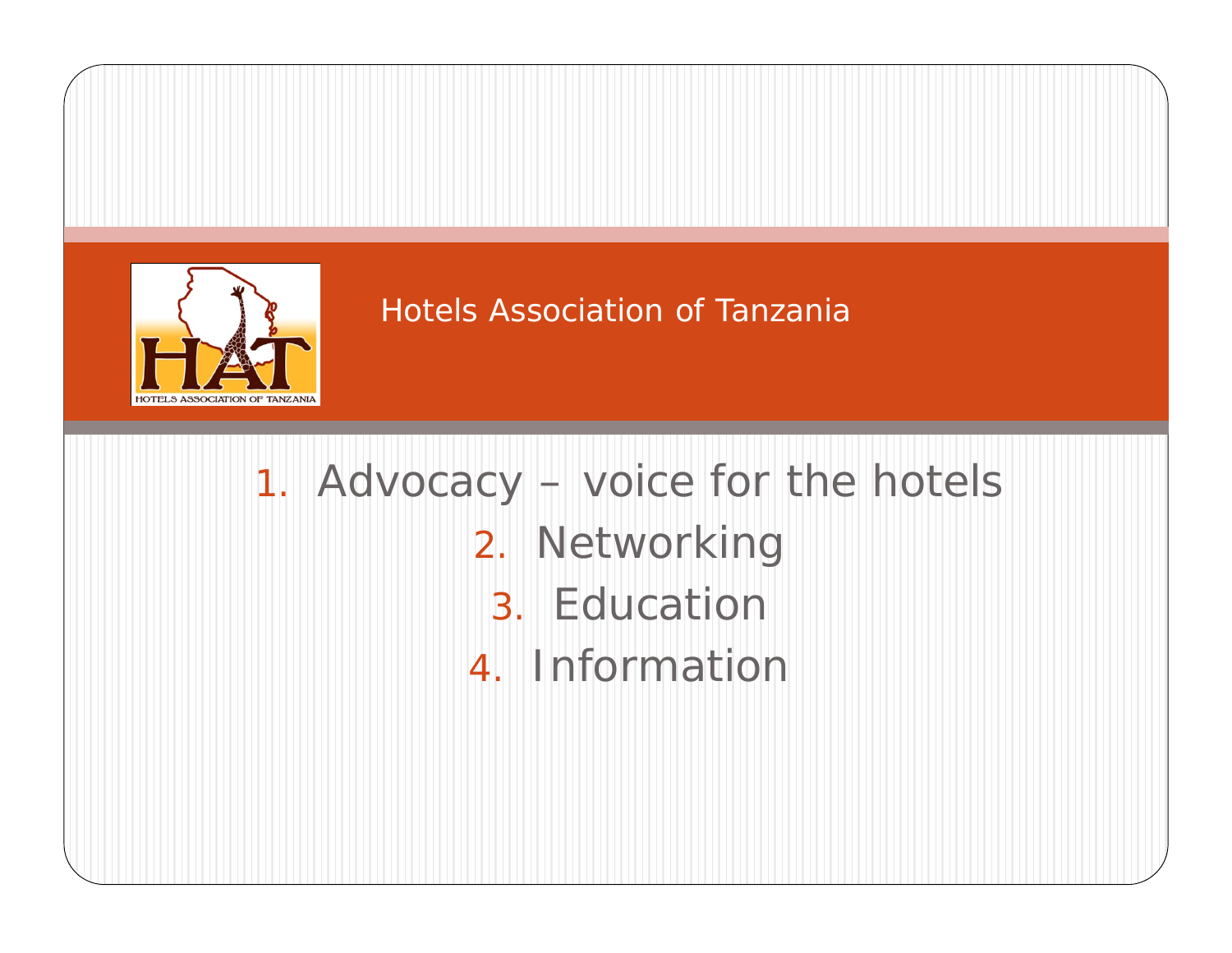

- 1. PPD, MNRT, Discussion fora
- 2. [www.hat-tz.org](http://www.hat-tz.org/) / facebook
- 3. MoU with AHLEI, Master Trainers
- 4.Emailing news articles, data bank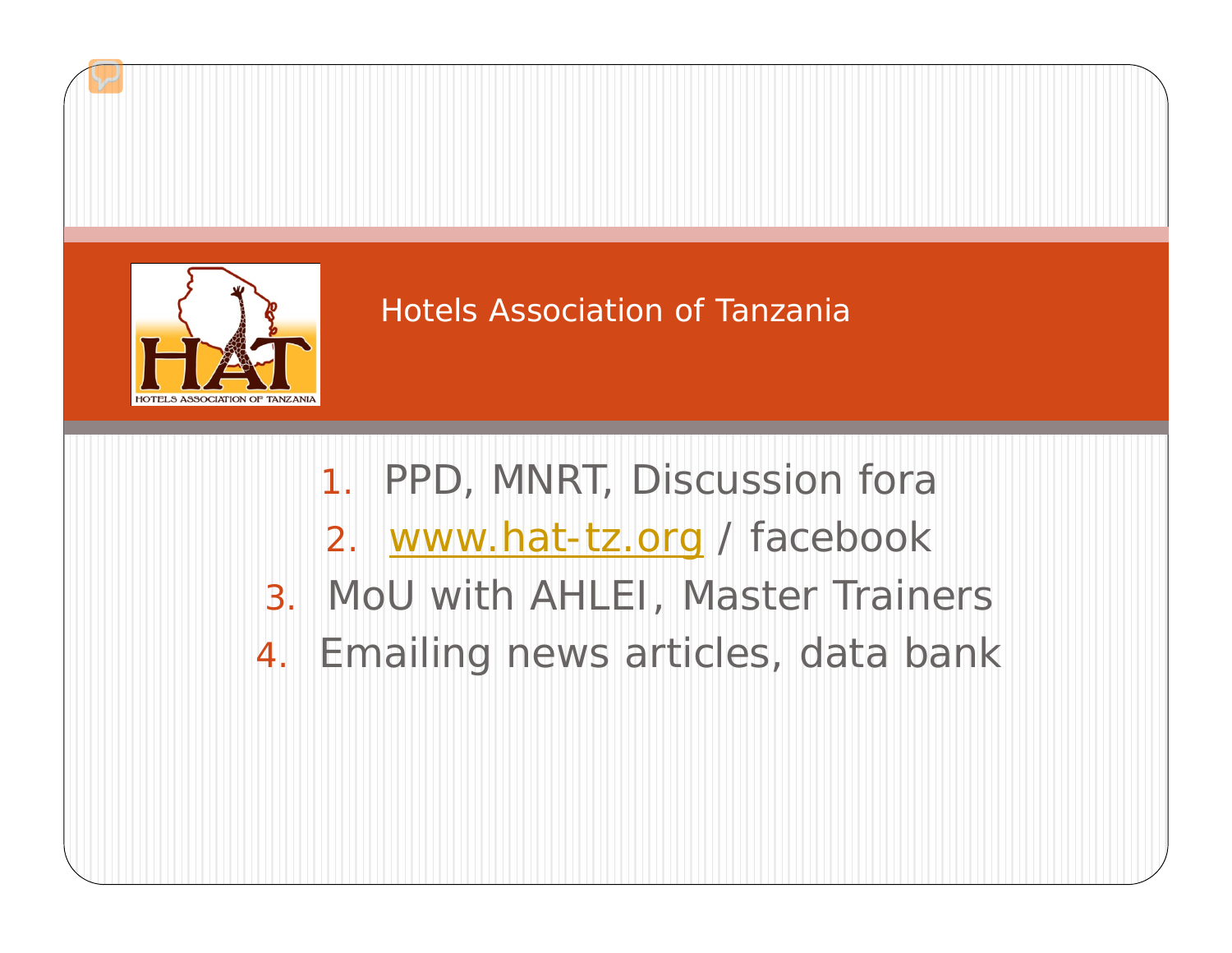

- Challenges for hotels:
- 1. Lack of skilled labour
- 2. Overregulation and the cost of Doing Business
- 3.Infrastructure challenges
- 4.statistical information unavailable/unreliable
- 5. Inconsistent standards of quality
- 6. Safety & Security issues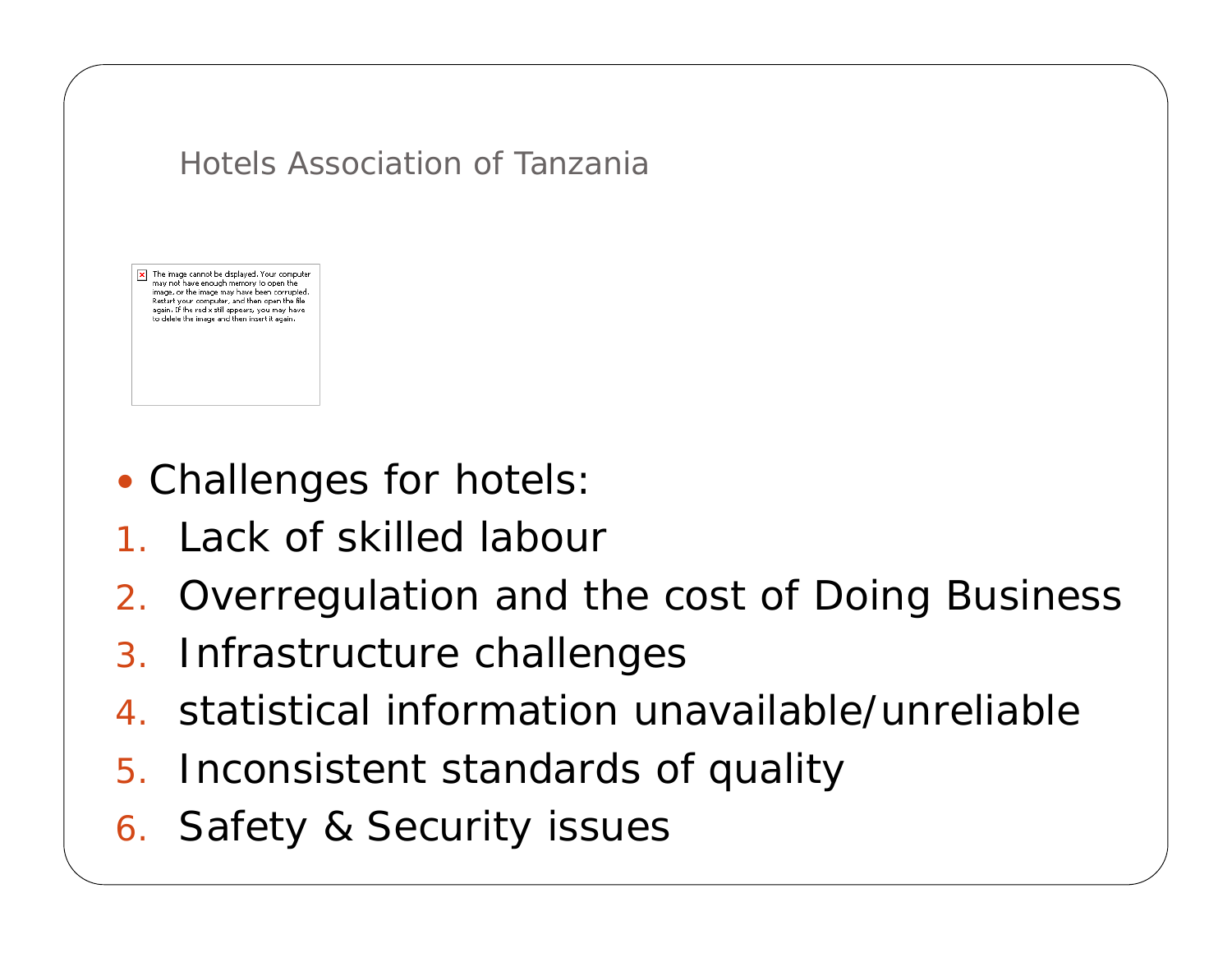X The image cannot be displayed. Your computer may not have enough memory to open the image, or the image may have been corrupted. Restart your computer, and then open the file again. If the red x still appears, you may have to delete the image and then insert it again.

- How will RTTZ influence the Hotel industry:
- Introducing "Responsible" standards will lift the industry to a new level.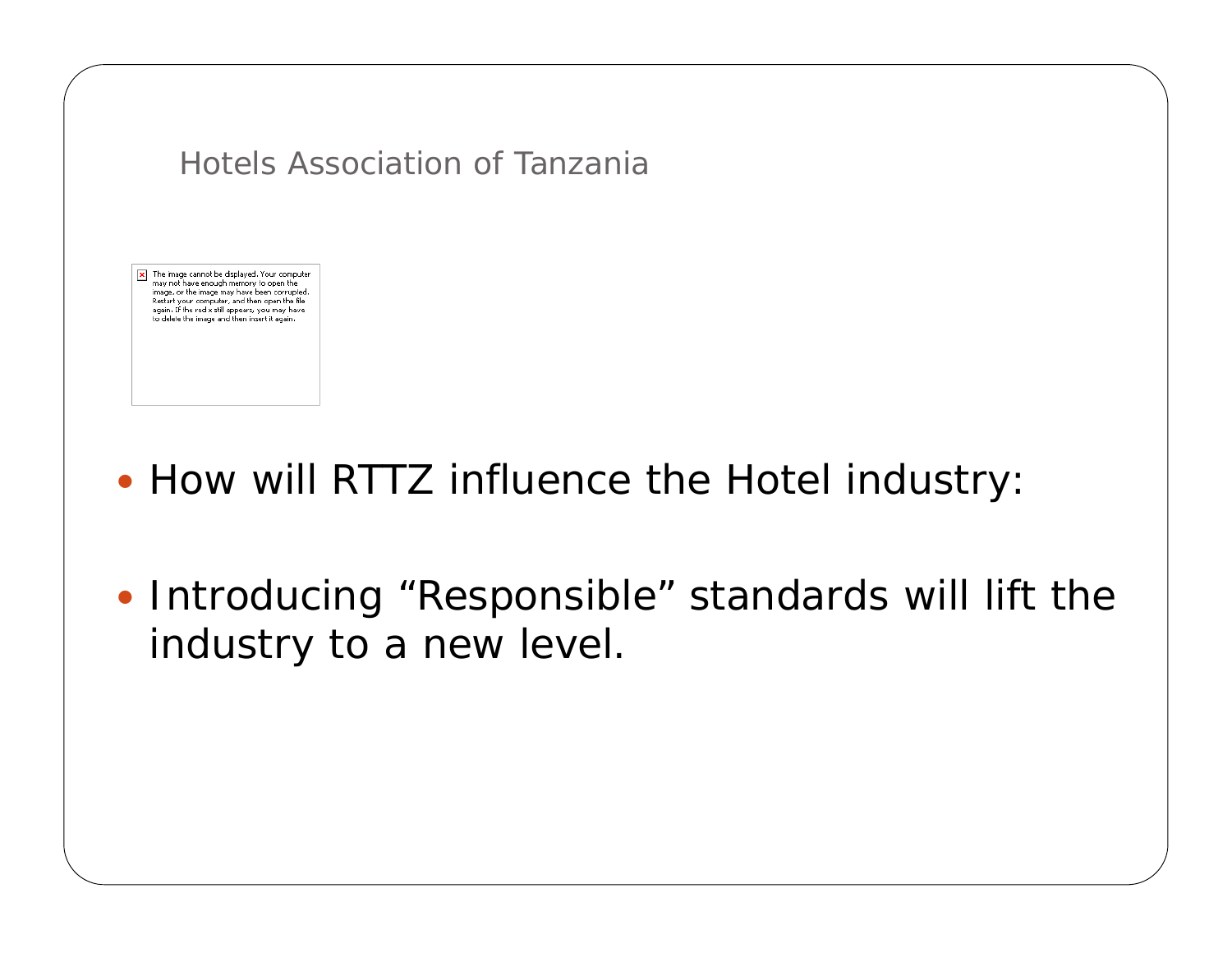

What will HAT do?

- 1. Appoint 1 Board member
- 2. Agree on guidelines and criteria
	- 3. Support the process
- 4. Ensure HAT members are Responsible locations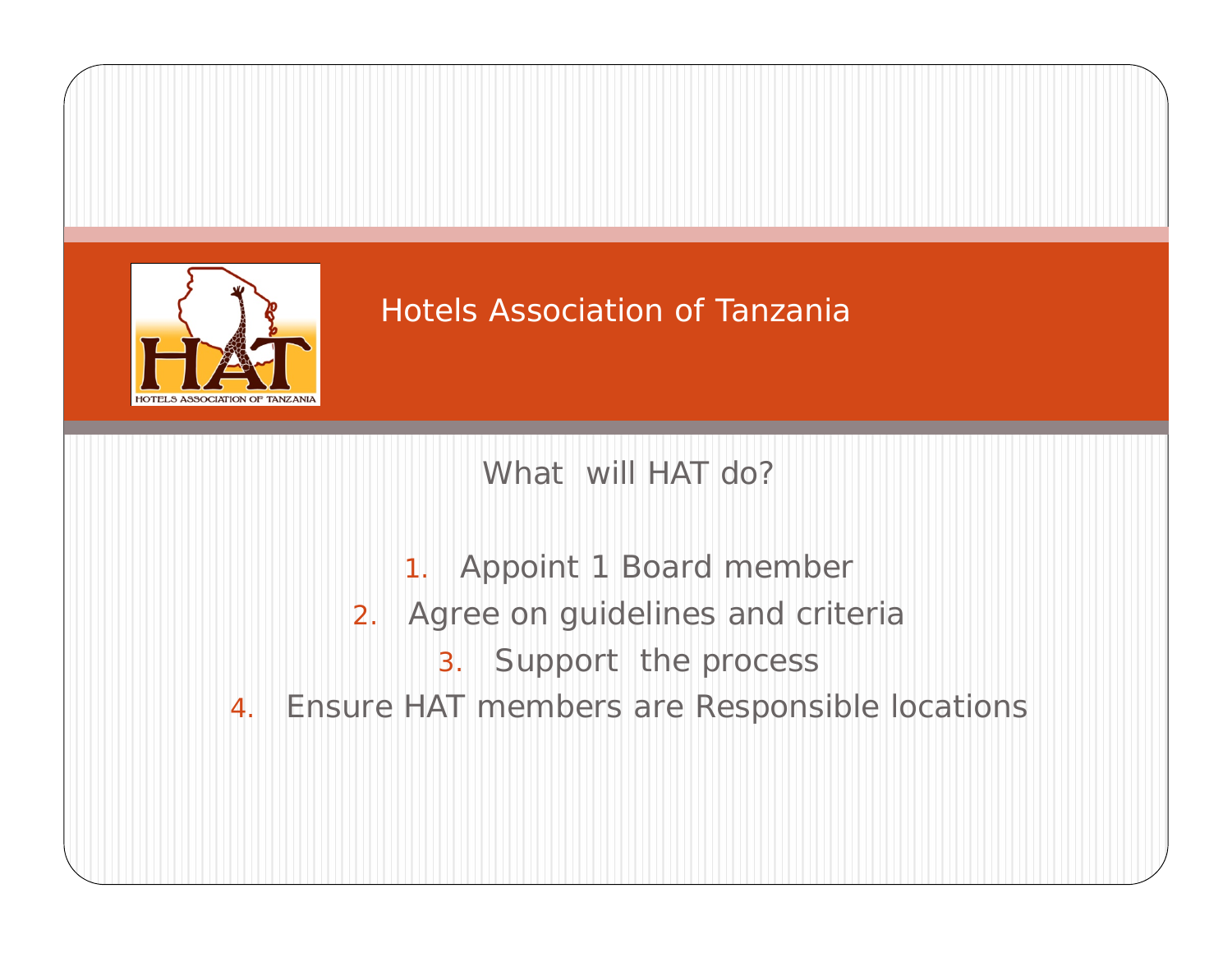

# Facilitate meeting RTTZ – Travel Life – TCT – TATO - MNRT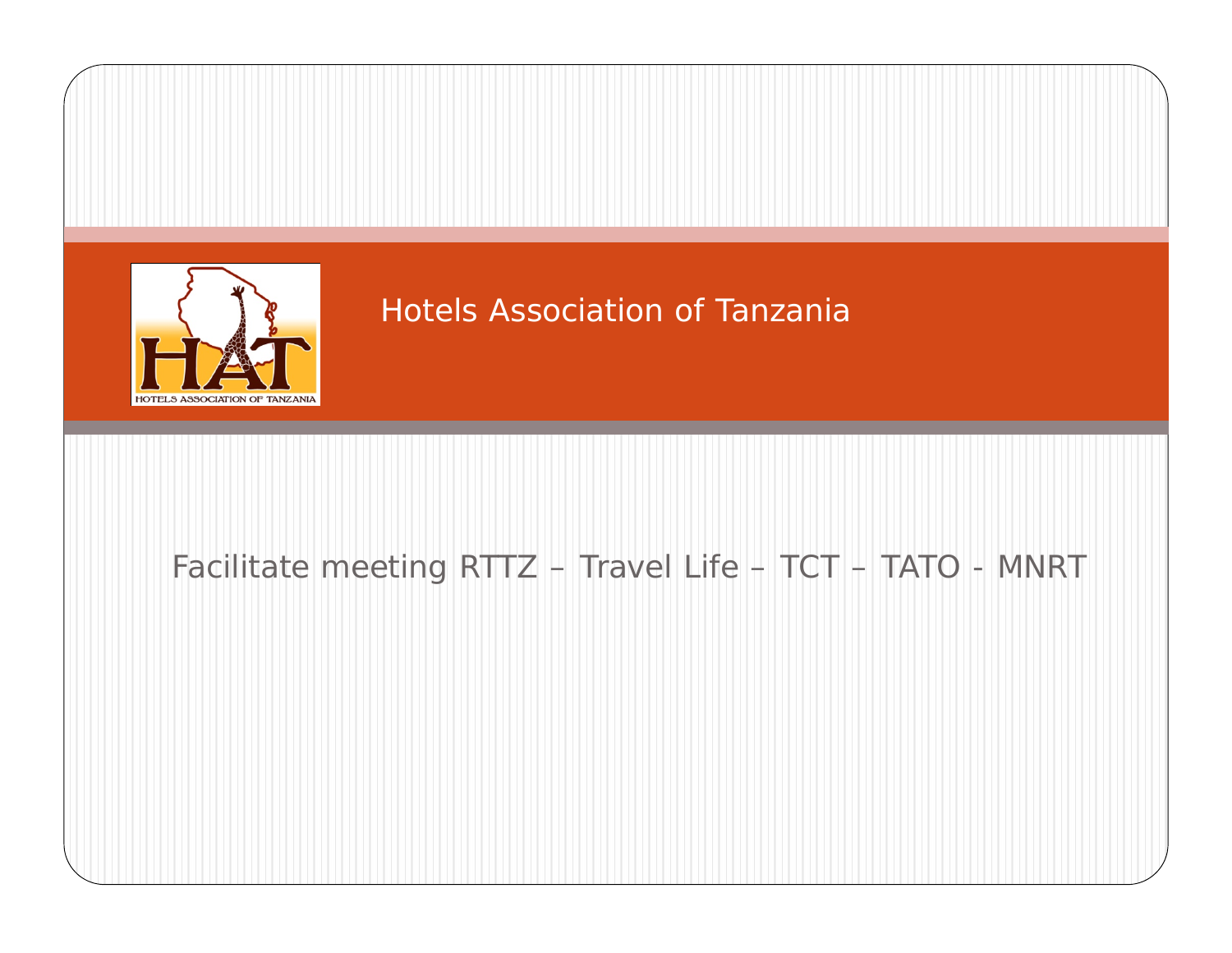

# Come to our stands at the Karibu Fair!!!